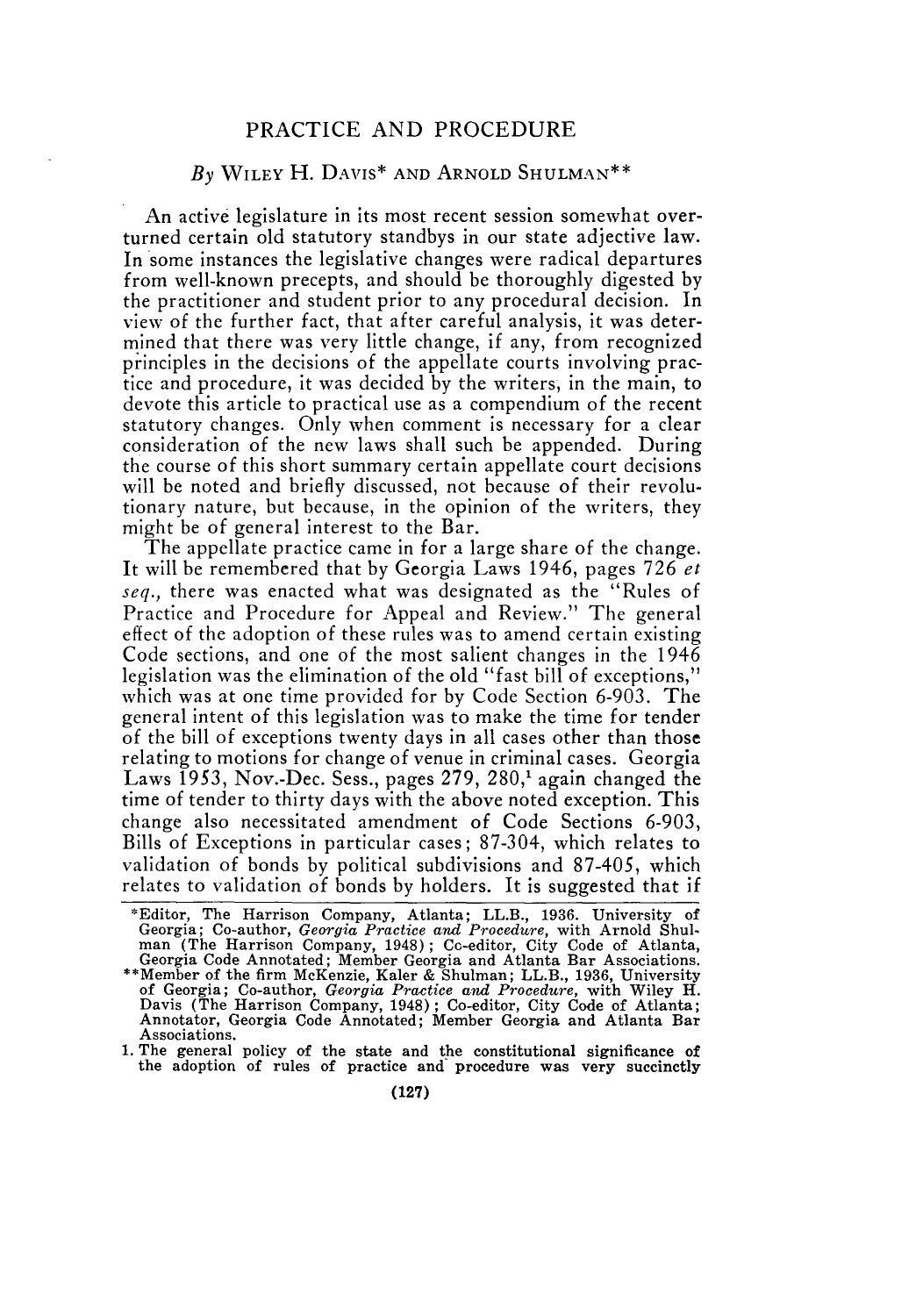this matter is again legislated upon it would be beneficial merely to repeal Code Section 6-903, since there is no longer any distinction between the cases dealt with in that section and cases which fall under the general rule. It is also suggested that in Sections 87-304 and 87-405 there should be no stipulated number of days given for the tender of bills of exceptions, but that the sections should merely provide for tender as in other cases. This would eliminate the necessity for the complete revision of these Code sections whenever the law is changed.

A significant change in the appellate procedure was the abolition of exceptions pendente lite. This was brought about by Georgia Laws Nov.-Dec. Sess. 1953, pages 440, 453, which provided that exceptions pendente lite need no longer be certified within a stipulated period after the ruling complained of, "but all exceptions to any antecedent ruling, judgment, sentence or decree may be made in the final bill of exceptions complaining of a final judgment, irrespective of the time elapsing between the date of the ruling complained of and the presentation of the final bill of exceptions." This provision will be found in Georgia Code Annotated Section 6-905 (Supp. 1954). It is further provided that the section shall apply to all cases pending at the time of its approval and to all subsequently filed cases.<sup>2</sup> The same Act of the legislature in abolishing exceptions pendent lite repealed in its entirety Code Section 6-1305, "Exceptions pendente lite; sufficiency of assignment of error."

The matter of the service of the bill of exceptions was considerably clarified by Georgia Laws Nov.-Dec. Sess. 1953, pages 440, 456, amending Georgia Code Section 6-911. The new statute provides that, "Where there is no acknowledgment or waiver of service, the return of such service may be either in the form of an affidavit or by an unverified certification of one of counsel for plaintiff in error showing service, indorsed upon or annexed to the bill of exceptions or cross-bill." Prior to this amendment

"The rules of procedure and practice recommended by the Supreme Court pursuant to Georgia law (Ga. L. 1945, p. 145), and enacted by the legislature (Ga. L. 1946, p. 726), are mat-ters over which the legislature had always theretofore, with the complete acquiescence of the judiciary, exercised jurisdic-tion. The Constitution of 1945, art. VI, sec. II, par. VII (Code, Ann., § **2-3707),** does not change the jurisdiction, but refers only to rules for the operation of the Supreme Court which this court alone can adopt. The 1953 act (Ga. L. 1953, Nov.-Dec. Sess., p. 279) is a valid amendment, and under it the bill of exceptions was presented in time, and the motion to dismiss is denied."

stated in the case of Godry v. Dunwody, 210 Ga. 810, 83 S.E.2d 7 (1954). The statement, contained in the first headnote is as follows: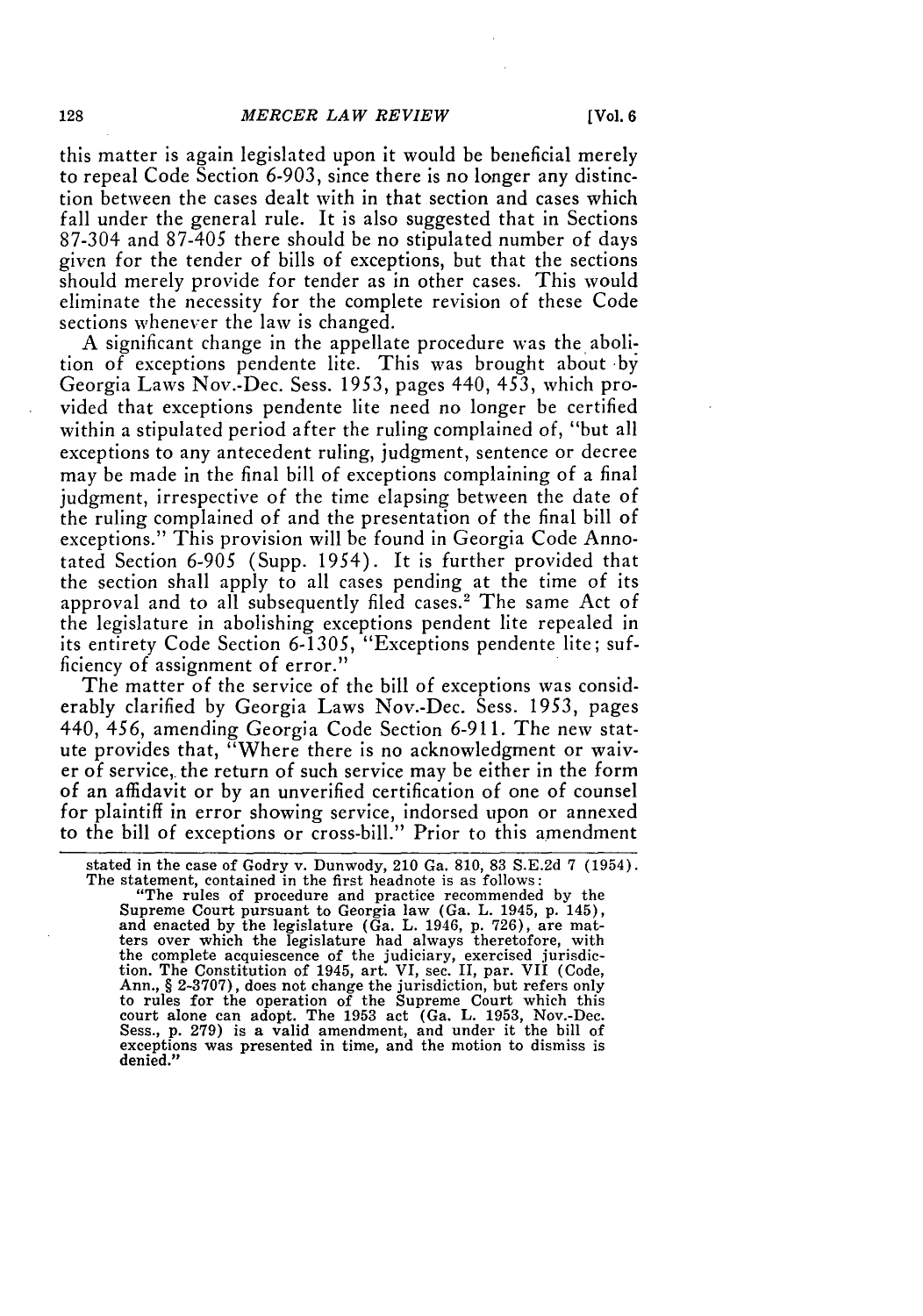the procedure was obvious enough under the former Code section where an acknowledgment of service was made; however, where counsel for the defendant in error failed or refused to make such acknowledgment the Code section was not explicit as to the mode of procedure, and it was necessary for the plaintiff in error to fall back upon the rule stated in the case of *Stanley v. Richardson & Son,* 32 Ga. App. 373, 124 S.E. 71 (1924), to the effect that service of a bill of exceptions may be made by the sheriff of the county in which the case was tried, and the official entry of such officer will be sufficient evidence of service; but service by any other must be verified by affidavit made in due time. The ruling in this case has, of course, been considerably modified by the new law. It should be noted that the above change as to service of the bill of exceptions in no way changes or modifies Georgia Code Annotated Section 6-908.1 (Supp. 1951 ) providing for notice to party or attorney before certification of the bill of exceptions.

Georgia Laws Nov.-Dec. Sess. 1953, pages 440, 452 made specific provision for the use of joint bills of exception. This law has been codified in the 1954 Supplement of the Georgia Code Annotated as Section 6-919 and reads as follows:

"6-919. Joint bills of exceptions.-Whenever two or more persons are defendants in an action and there is a judgment or decree against each of them which may be carried to the Supreme Court or Court of Appeals upon a bill of exceptions, they may jointly present, have certified, and file, as joint plaintiffs in error, a bill of exceptions specifying in said joint bill of exceptions the errors complained of by each separately or by both or all jointly. This rule shall also apply where two or more persons shall have sued jointly, and there has been a judgment or decree adverse to them. (Acts 1953, Nov. Sess., pp. 440, 452.)"

The former rigid requirement that the brief of evidence whether as part of the bill of exceptions or sent up as part of the record had to be reduced to narrative form was superseded by Georgia Laws, Nov.-Dec. Sess. 1953, pages 440, 450 codified as Section 6-813 and reading:

**"6-813. Use of stenographic report with immaterial questions** and answers deleted and summary of documentary evidence in lieu of brief of evidence.-In **all** cases or situations in which a brief of evidence is now permitted or required under the laws of this State, it shall be deemed a compliance with such permission or requirement that a stenographic report of the trial of the case with immaterial questions and answers and parts thereof stricken, and copies or a summary of documentary evidence introduced at the trial be supplied or used. (Acts **1953,** Nov. Sess., **pp.** 440, 450.)"

The general terms of this statute make it also applicable to those cases in which a brief of evidence is necessary as an incident to a motion for a new trial.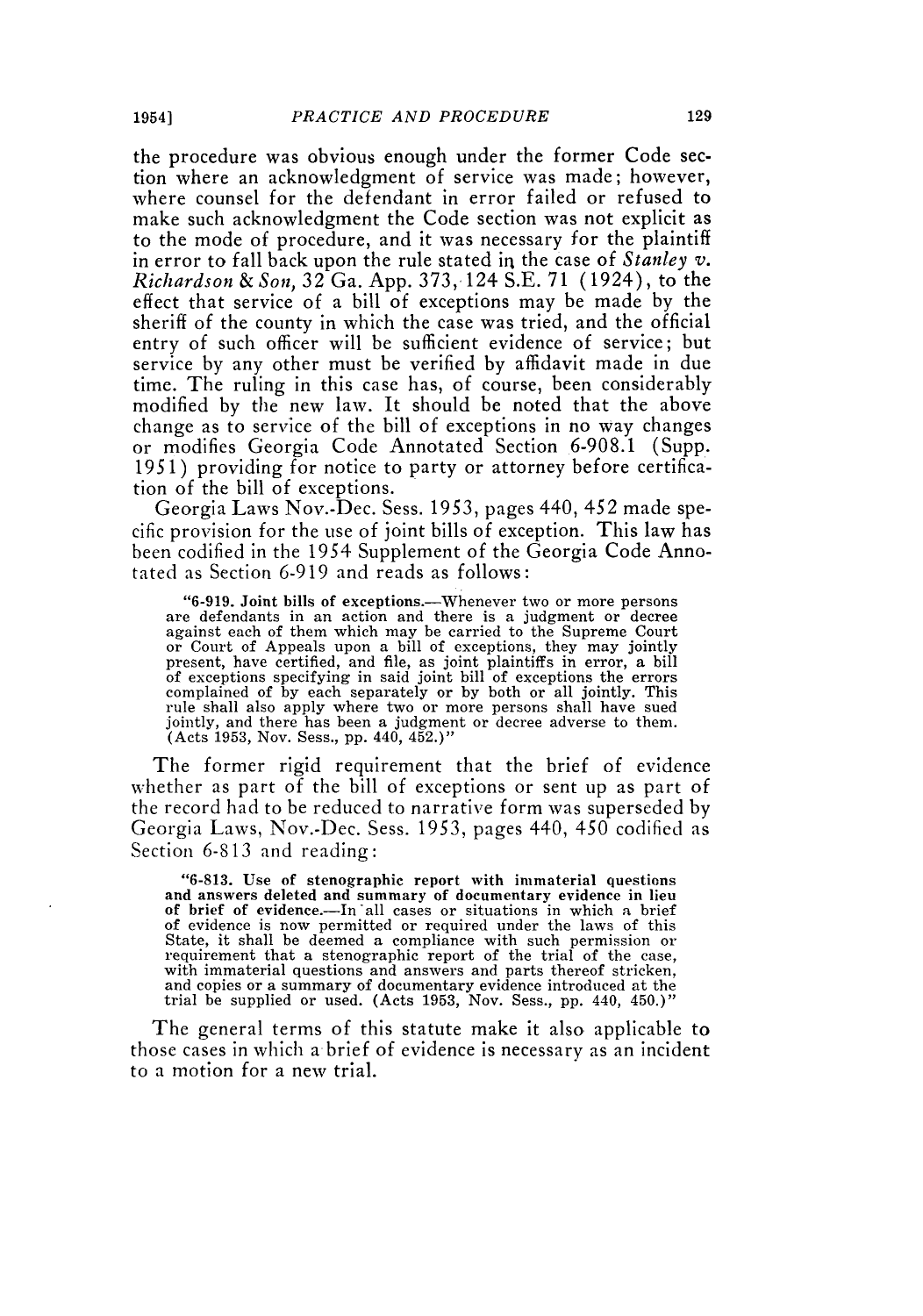[Vol. **6**

This change relative to the brief of evidence is also reflected in the following sections of the Georgia Code Annotated (Supp. 1954) : 6-801, 6-802, 6-803, 24-3364, 70-301, 70-305 and 70-312.

An enactment similar to that covering joint bills of exceptions mentioned above provides for a joint application for a new trial where two or more persons are jointly either plaintiffs or defendants. Georgia Laws Nov.-Dec. Sess. *1953,* pages 440, 453. See Georgia Code Annotated Section 70-313 (Supp. 1954).

The legislature, finally taking cognizance of the fact that a lawyer's time is his stock in trade, added the following sentence to Code Section 81-103, ". . . When a petition contains separate counts it is permissible for paragraphs of one count to be adopted in and made a part of another count merely by reference to the same." Georgia Laws Nov.-Dec. Sess. 1953, pages 440, 444. This new addition is a complete departure from the rule laid down in the case of *Cooper v. Portner Brewing* Co., 112 Ga. 294, 38 **S.** E. 91 (1901), which held that each count of a petition must contain a complete cause of action in distinct and orderly paragraphs numbered consecutively; and it is not permissible to make paragraphs of one count a part of another count by mere reference to the same. This change is a boon to the Bar, particularly in actions which require two or more counts, but in which allegations as to negligence or as to other long factual situations are the same and necessarily quite repetitious.

The rule of law as laid down in the case of *Payne v. Moore Finance Co., Inc.,* 87 Ga. App. 627, 74 S.E.2d 746 (1953), to the effect that a verdict and judgment rendered in a case where the officer serving a copy of the petition and process failed to show on the copy the date of the service on the defendant by dating and signing the copy, in the absence of waiver, is void, and the judgment should be set aside; which rule, admittedly, is rather harsh as to the plaintiff, was rectified by the General Assembly in its latest session. Georgia Laws Nov.-Dec. Sess. 1953, pages 440, 451 added the following proviso to Code Section 81-202: "Provided, however, that the failure of the copy served on the defendant to show thereon a date of service signed by the officer serving shall not invalidate any service otherwise legally made."

By Georgia Laws Nov.-Dec. Sess. 1953, pages 82, amending Code Section 81-1001, the General Assembly eliminated an existing evil in the law, but in the opinion of the writers, may have gone too far in the opposite direction. Under the former law it was held that where a court sustained a demurrer to a petition,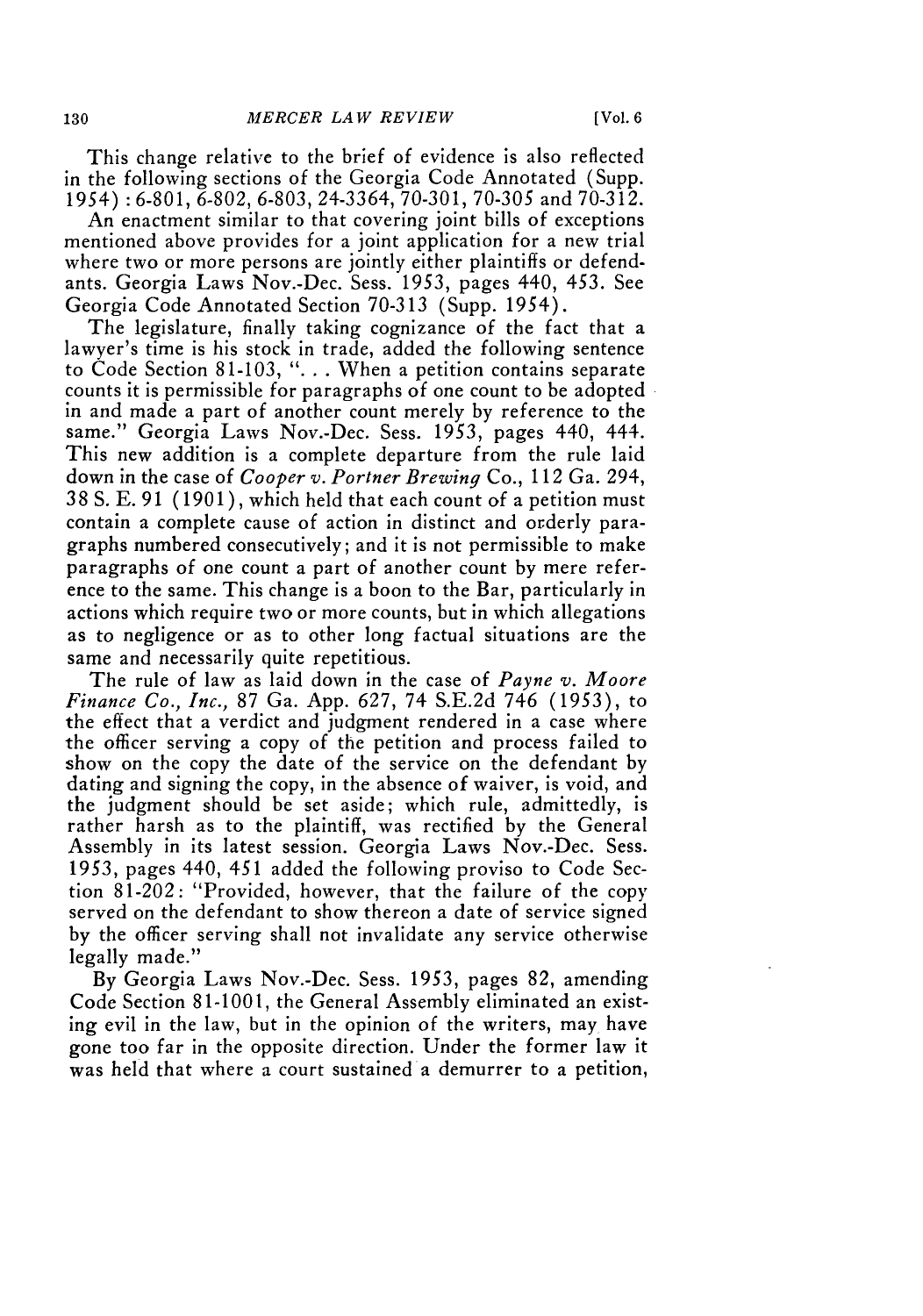and ordered the plaintiff to amend, and he did so, such ruling became the law of the case, and there was no error in dismissing the petition as amended where the terms of the original demurrer were not met, regardless of whether or not such original demurrer was well taken. *Truitt v. Southern Ry. Co.,* 80 Ga. App. 790, 57 S.E.2d 496 (1950). In other words, where special demurrers were sustained to a petition, and the plaintiff submitted to such ruling by the trial judge by amending to meet the special demurrers, the plaintiff could not then subsequently except to the sustaining of the special demurrers. See *Hobbs v. Starr*, 82 Ga. App. 441, 61 S.E.2d 435 (1950).

The 1953 amendment under discussion added the following language to the first paragraph of Code Section 81-1001:

"Either party who amends or attempts to amend his petition or other pleadings in response to order or other ruling of court shall not be held to have waived his objection to such order or ruling but may thereafter take exception thereto as in other cases." This language clearly relieves the injustice formerly done to a plaintiff who had filed a good petition in the first instance only to have it thrown out under the "Law of the case" rule after attempting to make an unnecessary amendment. It would perhaps have been better had the right to except to a ruling on special demurrer been cut off after the case has actually proceeded to trial. Of course, a great deal depends upon the construction given this language by our appellate courts, but it is at present conceivable that a plaintiff may now amend to meet a special demurrer, proceed through a complete trial of the case on its facts, and then, being dissatisfied with the final result, take exception to the ruling on demurrer, and if successful, have all proceedings subsequent to the ruling on demurrer declared nugatory.

It has long been recognized that the courts of the state have been cluttered by a great number of cases which, to all intents and purposes have been abandoned by both parties, and in many instances have been settled without clearing the docket. The recent session of the General Assembly took action to relieve this situation somewhat by the passage of Georgia Laws Nov.-Dec. Sess. 1953, pages 342, 343, which appears in the Georgia Code Annotated (Supp. 1954) in the following language:

**"3-512. Dismisal of action where no order taken for five years.- From and after the passage and approval of this section, any suit filed in any of the courts of** this **State in which no written order is taken for a period of five years the** same shall **automatically stand** dismissed **with costs to be taxed against the party plaintiff. For the purposes of this section an order of continuance will be deemed an order. All suits which are pending upon the effective**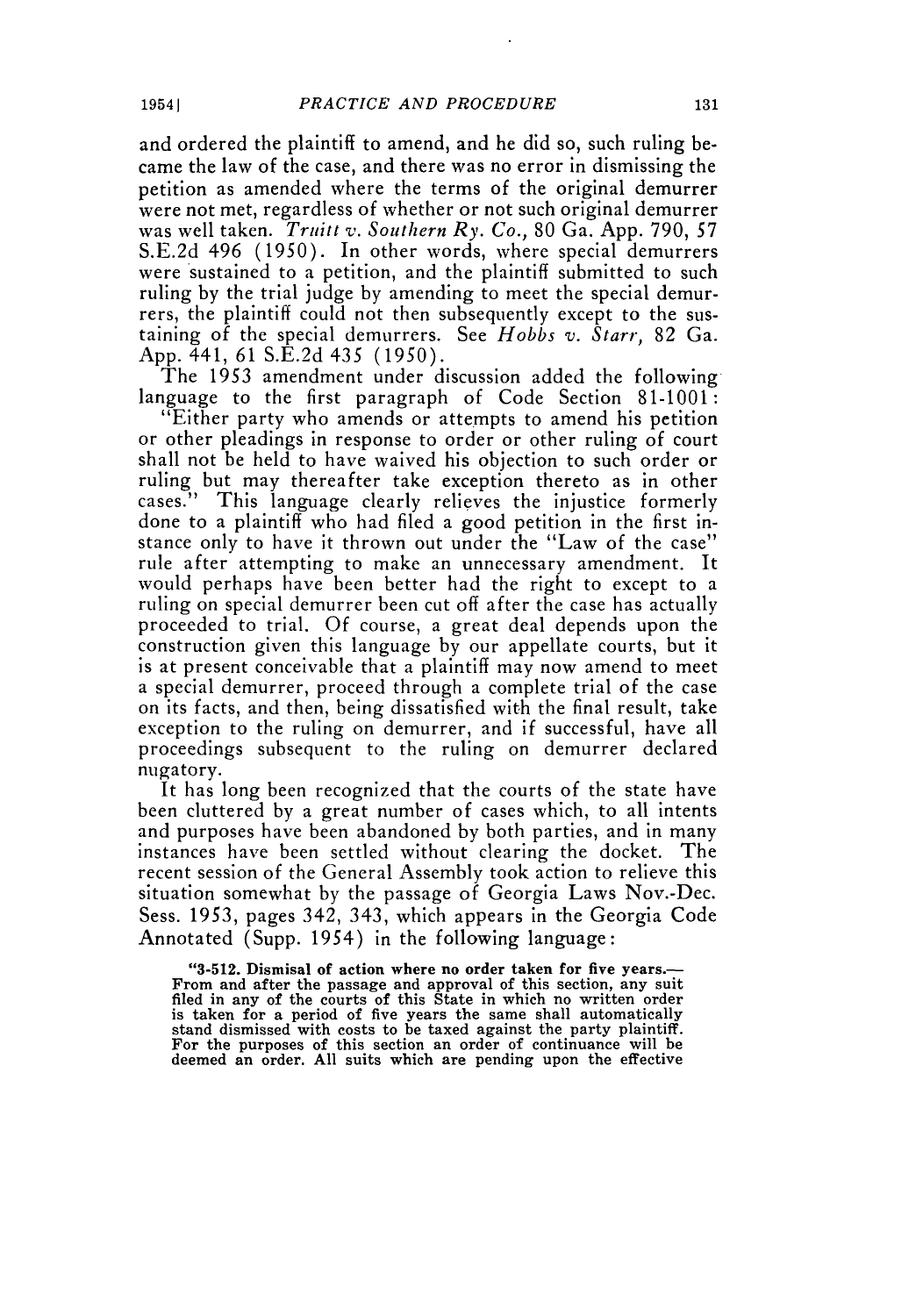date of this section shall automatically stand dismissed five years from the date of the approval of this section unless an order shall be taken therein as provided above. (Acts 1953, Nov. Sess., pp. 342, 343,)"

By virtue of Georgia Laws 1953, Nov.-Dec. Sess., pages 440, 444, this state now recognizes the right of a party to move for a judgment notwithstanding the verdict. Codified as Georgia Code Annotated Section 110-113 (Supp. 1954), this statute provides:

**"110-113.** Judgment notwithstanding the verdict; motion; procedure for review.—Whenever a motion for a directed verdict,<br>made at the close of all the evidence, is denied, or for any reason made at the close of all the evidence, is denied, or for any reason is not granted, a party who has moved for a directed verdict, within **30** days after the reception of verdict, may move to have the verdict and any judgment entered thereon set aside and to have judgment entered in accordance with his motion for directed verdict; or, if a verdict was not returned, such party, within **30** days after the jury before which the case was tried has been discharged, may move for judgment in accordance with his motion **for** a directed verdict. To the overruling of this motion, the party making the same may take specific exception in the final bill of exceptions, and if the exception is sustained **by** the appellate court, direction shall be given that verdict be entered in accordance with the motion. A motion for a new trial may be joined with this motion or may be filed separately. If a motion for judgment notwithstanding verdict is filed, and no motion for new trial is filed, the trial judge, before entering final order, shall give the moving party reasonable time in which to present for approval such a transcript reasonable time in which to present for approval such a transcript or brief of the evidence as is required in motions for new trial. (Acts **1953,** Nov. Sess., **pp.** 440, 444.)"

In commenting upon this statute, perhaps the most interesting feature is the fact that a motion for directed verdict is a condition precedent to the motion for judgment notwithstanding the verdict. Thus it will be seen, that while this is not actually a modification of the well-established rule that a motion to direct a verdict, when refused, does not constitute a basis for review, something of the same effect may now **be** accomplished. Under the present statute, a party feeling that the evidence demands a verdict in his favor may first move for directed verdict. **If** this motion **is** overruled, his remedy is not to except to the ruling on such motion, but to go a step further and move for judgment notwithstanding the verdict. An unfavorable ruling on this latter motion will then furnish him with a ground for exception. The nature of the remittitur from the appellate court also is worthy of con-

<sup>2.</sup> It would be well to note, however, that while this Act applies to cases pending at the time of .its becoming effective (January **1,** 1954), it does not apply to those ruling rendered in such cases prior to the effective date of the Act. In other words, the statute "did not have the effect of reviving the right of review which was waived prior to the effective date of the statute, and this is so notwithstanding the same act provides that 'this act shall apply to causes pending in the trial court at the time of its approval, and all causes subsequently filed.' Carter v. The State, 90 Ga. 61, 81 S.E.2d 868 (1954).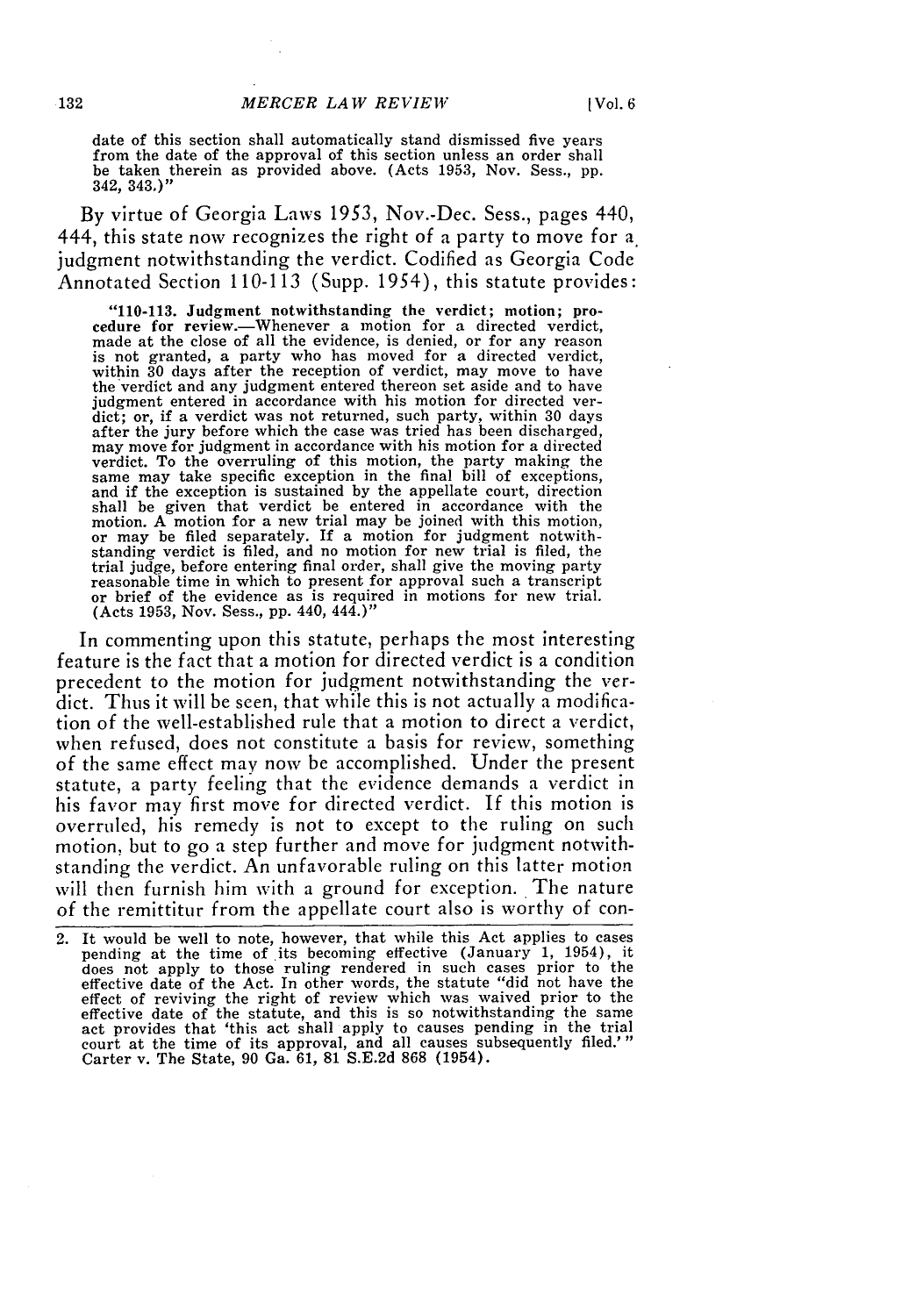sideration. Note that the appellate court does not necessarily order a new trial, but ". **.** . if the exception is sustained by the appellate court, direction shall be given that verdict be entered in accordance with his motion for a directed verdict."

A matter which has frequently occupied the attention of the legislature in recent years is that of default judgment, their opening, and the formalities necessary to arrive at final judgment in default cases. This is covered by Georgia Code Section 110- 401, which has been amended by the General Assembly in 1946, 1952, and most recently by Georgia Laws Nov.-Dec. Sess. 1953, pages 440, 451. Briefly stated, the tendency is to get away from jury trials in default cases, and to use a jury only where absolutely necessary. The most recent legislation affecting this Code section is set forth in the Georgia Code Annotated (Supp. 1954) in these words:

" $110-401$ . (5653, 5661) Default; automatic on failure to file<br>answer in time; opening as matter of right, issues in default cases.<br>--If any case is not answered on or before its appearance day, such<br>case shall automatica extended as provided by law. The default may be opened as a matter of right by the filing of such defenses within 15 days after the appearance day, upon the payment of costs. If the case is still in default after the expiration of such period of 15 days, the plaintiff, at any time thereafter shall be entitled to verdict and judgment by default as if every item and paragraph of the petition were supported by proper evidence, and his claim, allegation or demand may at any time thereafter be tried without the intervention of a jury unless the suit is one for unliquidated damages, whether ex contractu or ex delicto, in either of which events the plaintiff shall be required to introduce evidence and establish the amount of damages before a jury, with the right to move for a new trial in respect of such damages, and also to except as in other cases. (Acts 1799, Cobb 486. Acts 1895, p. 45; 1946, pp. 761, 777; 1952, p. 195; 1953, Nov. Sess., pp. 440, 451.)"

In reenacting Code Section 110-401 at the 1953 November-December Session, the legislature did not reiterate the language of Georgia Laws, 1952, page 195, to the effect that suits on open account shall not be considered, for the purpose of this section, suits for unliquidated damages. However, it would appear that the language of the present section is sufficiently broad to eliminate the necessity for a jury trial in an action for open account, even without a specific provision to this effect.

Georgia Laws Nov.-Dec. Sess. 1953, pages 440-452, also amended Code Section 110-406 to read:

"110-406. (5660) Judgment without a jury, when.-The court, either in open court or at chambers, shall render judgment without the verdict of a jury in all civil cases founded on unconditional contracts in writing where an issuable defense is not filed under